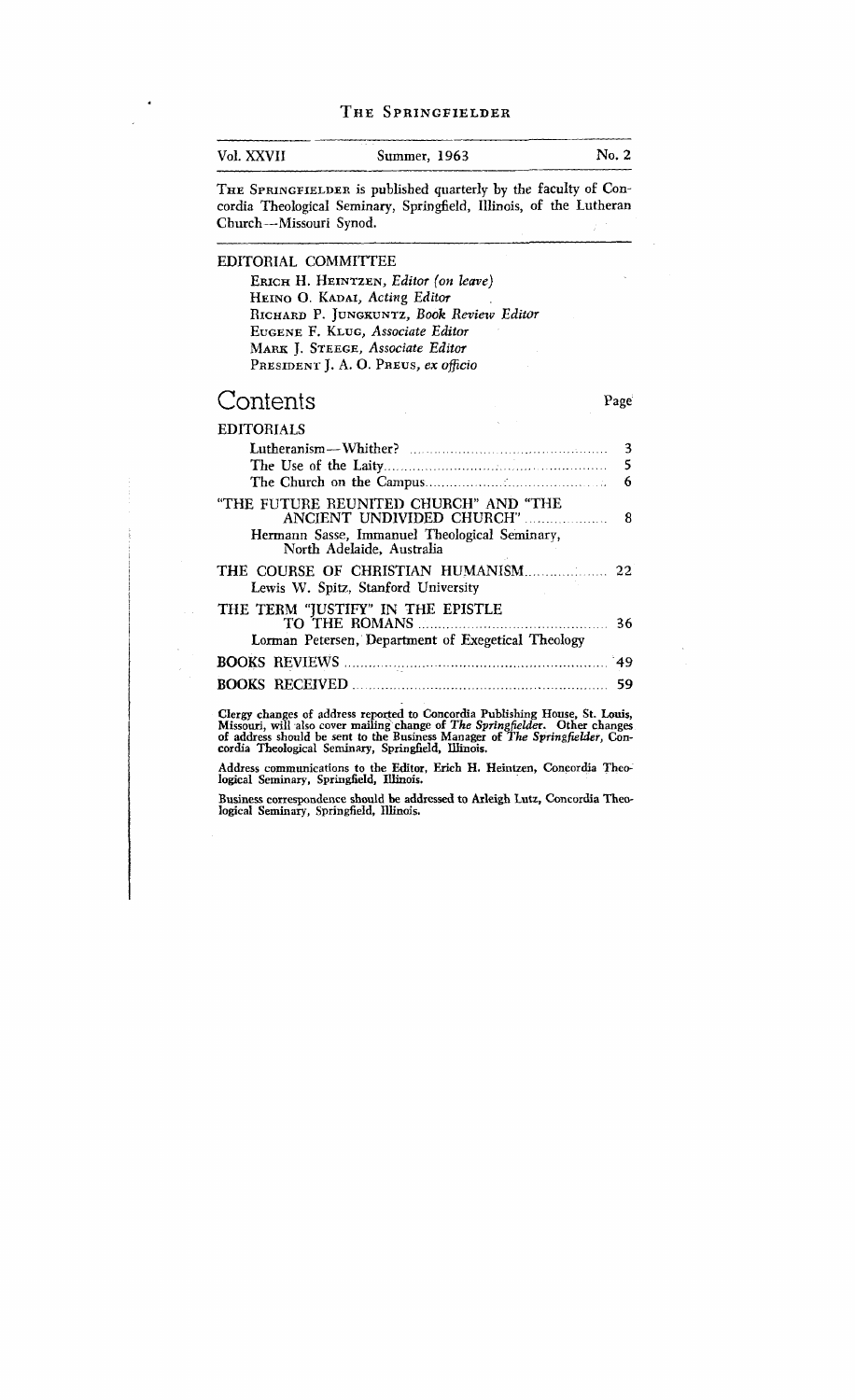## The Course of Christian Humanism

LEWIS W. SPITZ Stanford University

Dr. Lewis W. Spitz, a noted Harvard trained Stanford University historian and a graduate of Concordia Seminary, St. Louis, is an authority on Renaissance and Reformation studies. He is vicepresident of the American Society for Reformation Research; vicepresident of the Northern California Renaissance Conference and member of the Editorial Board, JOURNAL OF MODERN HISTORY.

Author of numerous scholarly articles, Doctor Spitz is editor of<br>
THE CAREER OF THE REFORMER, volume 34, LUTHER'S WORKS,<br>
American Edition and THE REFORMATION - MATERIAL OR<br>
SEITTIMATER PECARELY PRESSOR SPITZ AND CHRISTIAN THE CAREER OF THE REFORMER, volume 34, LUTHER'S WORKS,<br>American Edition and THE REFORMATION — MATERIAL OR SPIRITUAL? Recently, Professor Spitz's major study on Christian humanism. THE RELIGIOUS RENAISSANCE OF THE GERMAN HUMANISTS was published by Harvard University Press.

E ACH AGE seems to indulge in the conceit that it is the generation of crisis and transition, but seldom has the chorus of those crying in alarm been so strident and persistent as in this present day.  $\overrightarrow{A}$  new feature, perhaps, is that it is not merely the older Cassandras crying out in fear and apprehension, but that the young intellectuals seem alarmed by signs of decline of esteemed values and wholesome vitality.<sup>1</sup> A veritable cult of monitors addressing themselves to "post-modem man" and the "post-Christian era" has emerged to paint in shades of grey man's alienation, estrangement, and loss of grasp. It is particularly ironic that this din of what Karl Barth once referred to as "existential screaming" should arise in the very age which has seen the emergence of such a variety of humanisms asserting the importance and centrality of man. Contemporary humanisms range from the poetic humanism of a sentimentalist such as Santayana to the realistic or progressive humanism of the communist world and the pragmatic humanism of the nondialetical materialistic West. G. **K.** gsterton wmte with unusually keen perceptivity :

What we suffer from today is humility in the wrong place. . . . A man was meant to be doubtful about himself, but undoubting about the truth; this has been exactly reversed.  $\ldots$ . The old humility made a man doubtful about his efforts, which might make him work harder. But the new humility makes a man doubtful about his aims, which will make him stop working altogether.<sup>3</sup>

Today's articulate protest serves to center attention upon humanism of another kind, the Christian humanism which has been a part of western man's inheritance and a legacy almost as precious as any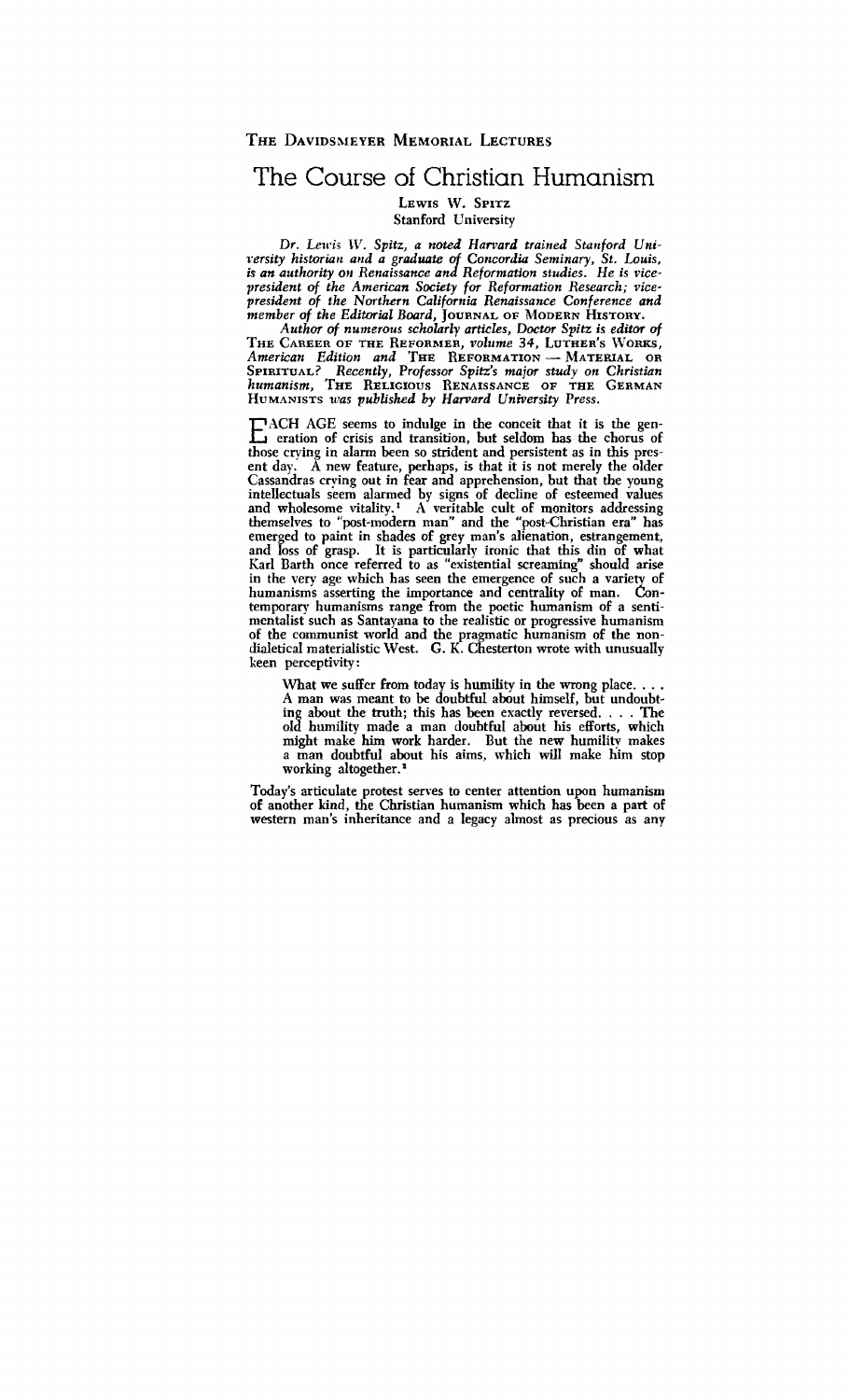that has come to him from the past, If history is, as Edward Hallett Carr, the distinguished Cambridge historian, suggests, an unending dialogue between the present and the past, then the **sub**ject of Christian humanism should be a proper topic of conversation for man today.<sup>3</sup> "Where I belong, and what I am living for," says Karl Jaspers, "I first learned in the mirror of history." History can help place the present into perspective, even though the problem of history as a whole is unanswerable within its own perspective. The classic period of Christian humanism was indisputably also the classic age of Protestantism, the Renaissance and Reformation era.

Within the larger problem of the relation of the Renaissance and Reformation lies the lesser problem of the relation of humanism to the religious reformation. The polar positions on the larger questions are represented in the grandest manner by Wilhelm Dilthey, who saw the Reformation as the religious expression of the Renaissance in an ascending line from mysticism to idealism, and by Ernest Troeltsch, who saw the Reformation as medieval in nature, a religious throw-back, running counter to the modernizing thrust of the Renaissance. This position, familiar to contemporaries more through the writings of religious publicists such as Reinhold Niebuhr, has the doubfe disadvantage of doing an injustice to both the Renaissance and the Reformation. The Renaissance according to this reading of history is criticized for emphasizing the aesthetic over the ethical, the intellectual scientia over the religious sapientia, the individual over the community, international rootless wandering over the welfare of the fatherland. The Renaissance raised the hybris of civilization to a new and absurd height so that man is today suffering from the dizziness of **his** belated realization that he has been left dangling on an unsupported perch.' The Reformation is depicted as producing a dogmatic authoritarianism no less rigid than that against which it raised a protest and as establishing an essential dualism between religion and culture as well as between morality and public life.5 An adequate understanding of the nature of Renaissance humanism and of its relation to the Reformation is the prerequisite to a more historical and less subjective basis for the interpretation of these two great movements. In the study of Renaissance humanism after the excesses of the Burckhardtian enthusiasts and the overzealous revisionists, the consolidation of opinion based on more precise technical history has been marked by greater modesty in generalizing, more flexibility in formulations, a fuller recognition of the complexities of the movement, and bv a greater concreteness with a renewed stress on the importance of the sources and an increased specificity of reference, reflected in sober biography and monographic studies.<sup>6</sup>

While it remains true that no historian enjoys a complete *Vmaussetzrrrzgslosigkeit,* the Rankean ideal of objectivity, a greater consensus of scholarly opinion has been achieved than heretofore. The fact that there **was** not one, but two or more phases in Italian humanism has received recognition. Beyond the literary-philologi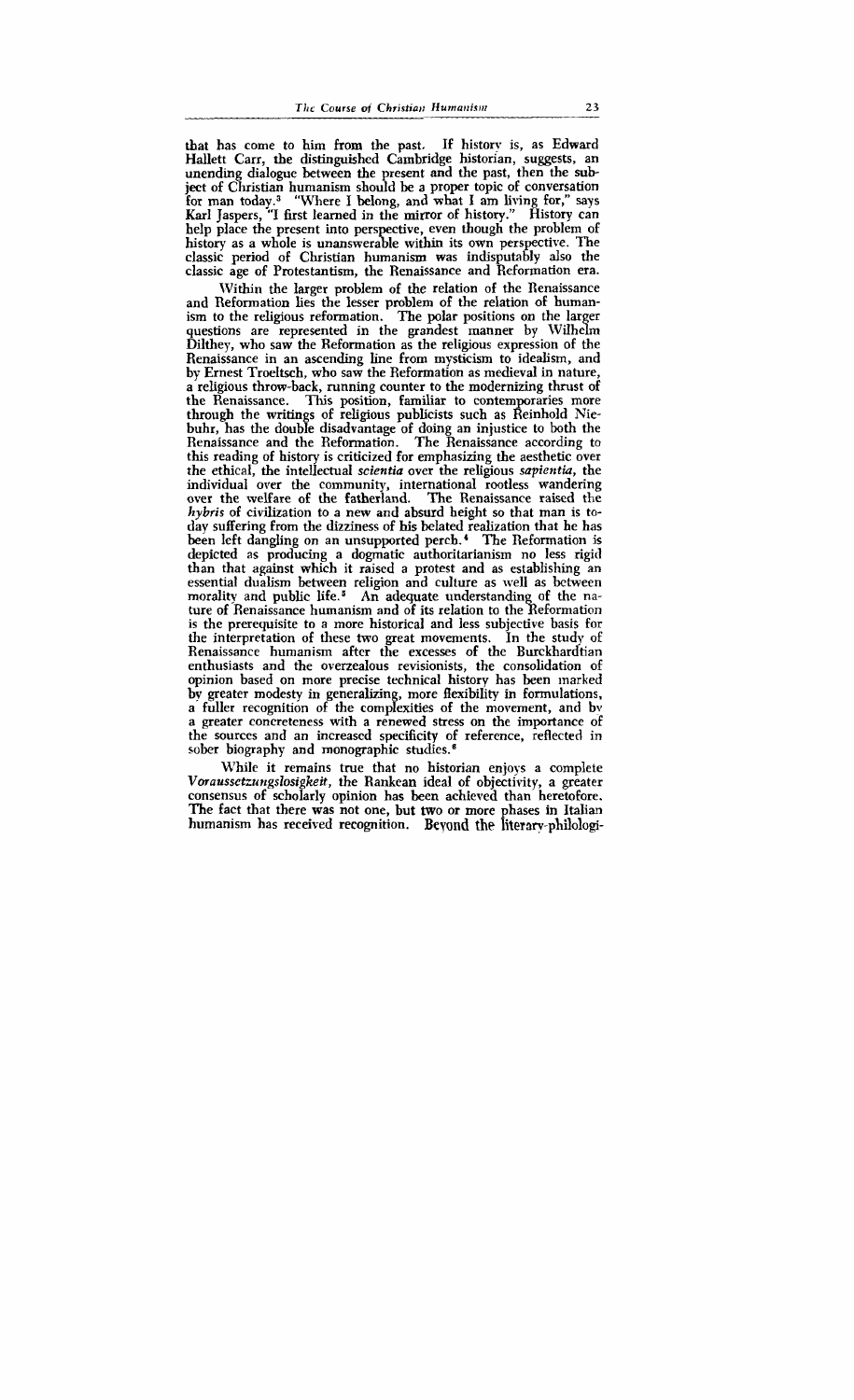**cal** humanism of Petrarch and his kind, there were also specifically civic humanists such as Leonardo Bruni, and the highly metaphysical humanists such as the Platonist Ficino. Paul Oskar Kristeller has clarified the picture immensely by pointing out that in the technical sense of the word the humanist was a professional rhetorician, a teacher of the ars humanior, or a city secretary such as Salutati, doing the public papers in a classical form. Paul Joachimsen further defined humanism as an intellectual movement, primarily literary and philological in nature which was rooted in the love of and desire for the rebirth of classical antiquity. In the rhetorical tradition humanists emphasized moral philosophy and history as philosophy teaching by example, in the classical pragmatic mode. Certainly a greater emphasis on individualism or subjectivity was one philosophy teaching by example, in the classical pragmatic mode.<br>Certainly a greater emphasis on individualism or subjectivity was one<br>aspect of humanism. Emerging from the objective order of the me-<br>diaval period it was p dieval period it was necessary for man to order things anew on the basis of his individual experience, an ordering which to a degree resulted in what Hugo Friedrich has described as a moralistic phenomenology. But scholars now recognize not only the complexity of the movement as a whole, but its multifaceted nature in the case of single men. Thus Petrarch no longer appears **as** the first modern man pure and simple, but as an intellectual given as much to exquisite moments of melancholy (accidia, akedeia), not as Klosterkrankheit, but in the Aristotelian sense of the sadness and sloth into which the elite of mind sink when in spite of or because of great learning the will is paralyzed. He elevated it to a philosophical predicament, an element in the pursuit of wisdom.' Petrarch was a highly complicated individual tom between traditional and novel values, drawn in large part from the classical world, so that his malaise de I'univers was the price paid for broader horizons.

To be sure, Renaissance humanism did stress the dignity of man with new fervor, and the learned man appears already in Boccaccio's Genealogia deorum as the second Prometheus who recreates out of natural man civil man notable for morals, knowledge, and virtue. Ficino in his Theologia PIatonica hails man not as "the servants, but as the rivals of nature." Alberti can declare that "fortune places under a yoke only **him** who submits to her." Vives in his Fabula de homine **asserts** that man determines his rank through his action and thought. But the two most celebrated documents of Renaissance anthropocentrism are Giannozzo Manetti's De dignitate et excellentia hominis and Pico della Mirandola's De dignitate ho-<br>minis. Manetti, who once announced to King Alphonso of Naples Manetti, who once announced to King Alphonso of Naples that the whole duty of man is intellegere et agere, was evidently writing with Innocent Ill's De *contemptu* mundi as a target piece. From the pyramids to the dome of Brunelleschi mankind has erected an avenue of unforgettable witnesses to human achievement in its famous artists, rhetoricians, poets, historians, jurists, philologists, doctors, and astrologers of **all** ages. In his own words:

The genius of man is such, that all these things, after that first new and rude creation of the world, seem to have been

 $2+$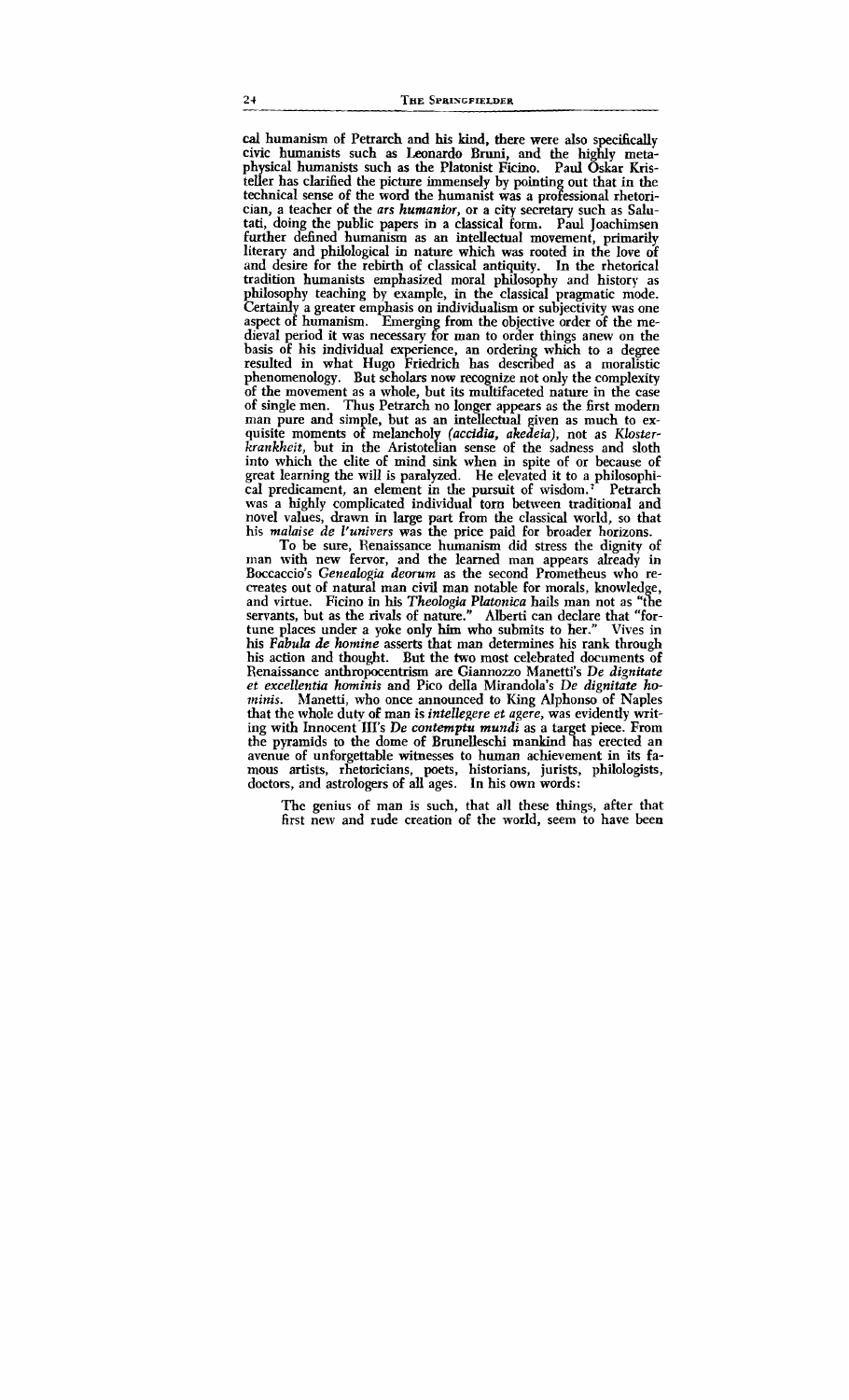discovered and completed and perfected by us with a certain unique and extraordinary acumen of the human mind. For things which are perceived are ours, that is, are human things since they have been made by men, all houses, all towns, all cities, in short, all edifices on earth, which certainly are so great and such that they ought rightly to be considered the work of angels rather than of men, on account of this great excellence of theirs. Ours are the pictures, ours the sculptures, ours are the arts, ours the sciences.

Even better known and more widely circulated was Pico's *De dignitaie hominis,* a cultural document **so** celebrated as to make citation unnecessary. But precisely the case of Pico calls for a closer investigation.<sup>8</sup> unnecessarv.

Pico as the *Wunderkind* of Italian humanism, born of a good family, precocious, alert and brash, attracted attention with his nine hundred propositions which he was ready to debate with all challengers, and pay their way to the encounter besides. There was more to him than bluster, however, for he was open to new ideas, creative and gifted with what Whitehead has called "the instinct of combinations." Not the least of his novel interests was his discovery of the Jewish Cabala, an interest which he transmitted to Reuchlin and the North. Far from being entirely anthropocentric in his orientation, however, Pico was highly religious in personal conviction and very scholastic and traditional even with his Platonic interests. In his famous letter to Ermolao Barbaro, June 5, 1485, he denied that his long years of study in scholastic philosophy were wasted. He was, with Valla, Ficino, and Baptista Mantuanus, one of the most popular Italian humanists in the North. He intended his master work to be a harmony of Plato and Aristotle, a theme which would have established his reputation even further in the diaspora of humanism. As a religious young man, for he never lived to be old, he confessed, "I believe that the world crucified Jesus for my sake." He moved from a Renaissance absorption of Agape into Eros to a predominantly Agape conception of love in his mature years, as can be seen from his *Commentary on Psalm Sixteen* or his *Exposition of the Lord's Prayer.* <sup>9</sup> Shortly before his death Savonarola dressed him in the robe and hood of a Dominican, so that he died with benefit of clergy.

Pico may be taken as a symbol for the double emphasis running all through the Italian Renaissance of the great dignity and the great misery of man. A few who lived through the nadir of Italian political fortunes were more impressed with man's limitations and unhappy condition. The historian Guicciardini who wondered. when he viewed the vicissitudes of human existence, that he could see a good year or an old man. Machiavelli, of course, who in The Discourses could write: "Whoever desires to found a state and give it laws must start with assuming that all men are bad and ever ready to display their vicious nature." The ambivalence in the view of man is nowhere expressed with such literary force and elegance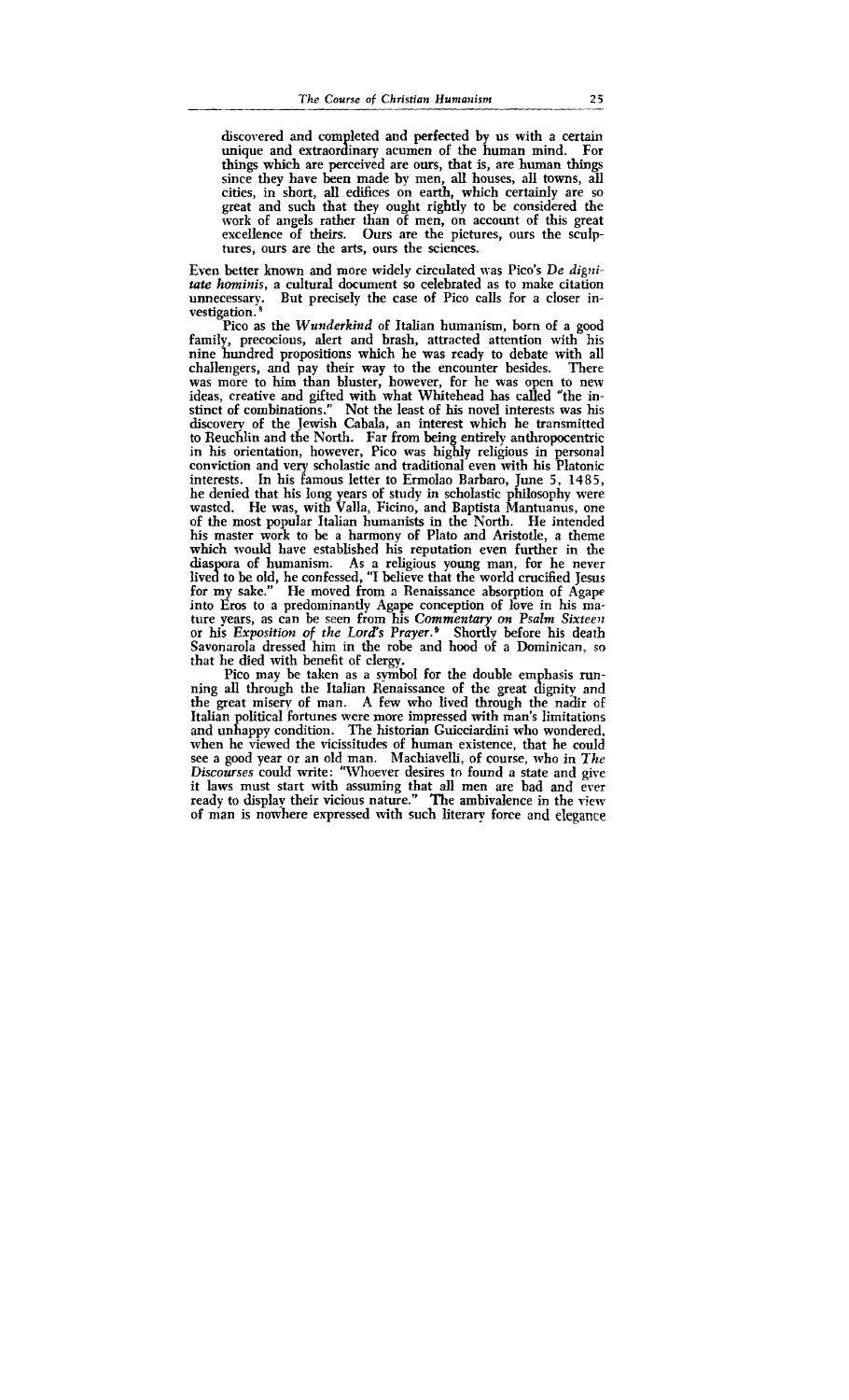as in the late Renaissance man Shakespeare, whose man is noble in reason, infinite in faculty, in form and moving express and admirable, in action like an angel, in apprehension like a god, and yet this same man is the quintessence of dust. In *Henry VIII,* sc. *2,*  the state of man is depicted in such a way that when his blushing honors are thick upon him, comes a killing frost so that "when he thinks, good easy man, **full** surely his greatness is a-ripening, [it] nips his root, and then he falls."

The classical world had stressed the double aspect of being, dignity and misery, so that the neo-classical world of the Renaissance could easily echo such sentiments. But Christian antiquity and the medieval past had stressed the paradox of the human condition as well. Lactantius' *De* **qp\$cio dei,** Origen's *Commentary on Genesis,*  Gregory Nazianzen, Clement of Alexandria, Gregory of Nyssa, all stressed the dignity and educability of man. No passage in patristic letters is so striking as Nemesius of Emesa's encomium on man at the end of the first chapter of his *De natura hominis,* where he writes:

Who can fittingly admire the dignity of man, who joins in himself the mortal and immortal, the rational and irrational; who bears in his own nature the image of the whole creation (and for this reason is called a microcosm or little world); who is God's special care and for whose sake God made all things and Himself became man? . . . Who can enumerate the excellence and ornaments of the nature of man? He crosses the seas, he penetrates the heavens with the eye of the mind, he understands the course of the stars and their intervals and sizes; . . . no science, art, or doctrine escapes his penetration; . . . he forsees the future; he rules over all, he dominates all, enjoys all; speaks with angels and with God; commands at his pleasure **all** other creatures; subjugates the demons; earnedly investigates the natural world and the essence of God, becomes a house and temple of God and achieves all this by piety and virtue.<sup>10</sup>

The stress especially in the Western fathers on suffering, death, and cross is sufficiently well known. But also medieval theology with its ascetic, otherworldy, lugubrious emphases on the contempt of the world and brevity of life, stressed the dignity of man. The words spoken during the preparation of the cup for the mass stressed the dignity of human substance, marvellously created and more wondrously reformed. From St. Augustine's reference to man as *"opus eius tan1 magnum et admirable"* to St. Bernard's description of man as *"celsa creatura in capacitate majestatis"* there are recurring references to man's lofty position. Bernard even did a chapter entitled De *dignitate hominis*, followed albeit by one on the misery of man. The whole tradition of classical and Christian antiquity transmitted in part by the Middle Ages and renewed in part by the Renaissance was ambivalent in its depiction of man. There were variations in emphases, but not a total loss of one aspect or capitulation to the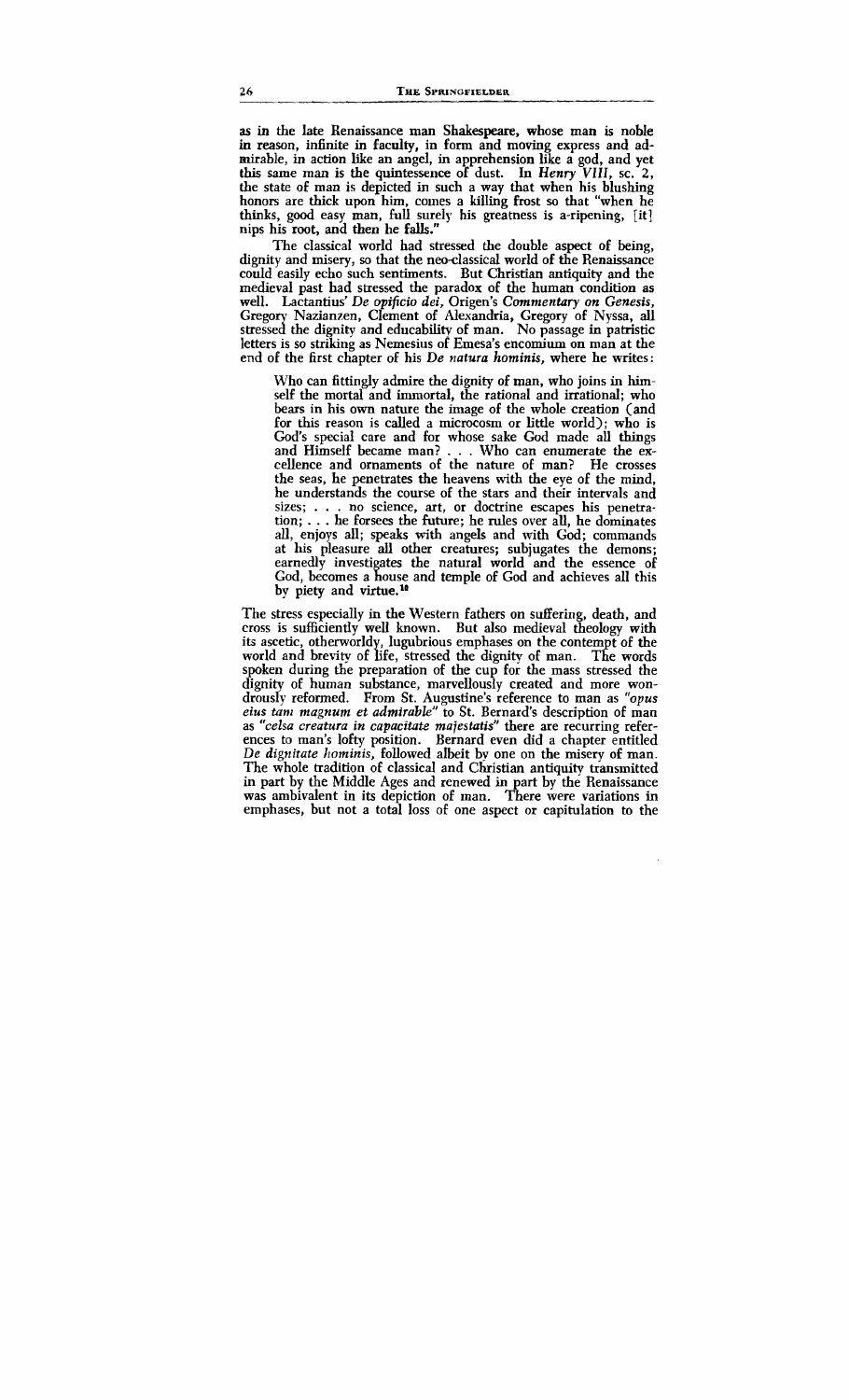other. The Christian humanists of the North which preceded and entered into the religious Reformation represented this complicated amalgam of motives in its anthropology and religious presuppositions.

The Christian humanism of the North reflected the pattern of development familiar from the Italian Renaissance. A literaryphilological phase was in many areas followed by a Platonic metaphysical phase. To a greater extent than has heretofore been realized humanism also invaded the courts and chancelleries of the princes as well as the councils of the city-states of the North **and**  played a formative role through Roman law and classical letters. It is possible in the case of each of the major countries of the North to distinguish three generations of humanists, a pioneering generation, exhausting much of its energy in the acquisition of new classical learning and confronting some of the normative issues raised by the classical world-view, a second generation marking the highest achievement of renowned humanists, and a third and younger generation setting out upon a course of action to change that society which their elders merely criticized. Thus in England the pioneers in classical studies such as **Grocyn** and Linacre were followed by the high generation of Oxford reformers, More, Colet, and Erasmus, who, in turn, were superseded by the young activists such as **Starkey** and Morison, who became founders of Tudor policy in statecraft, or Tyndale, Roger Ascham, and others who became leaders in the religious reform movement.<sup>11</sup> In France the early pioneers like Gaguin were followed by the high generation of French humanism such as Budé and Lefèvre d'Etaples. Then came the young humanists, such as Jean Calvin, who were no longer satisfied with criticism, but, following upon the impetus of conversion in many cases, were bent upon changing the world. The special vocation which this generation felt can be detected in Guillaume Farrel's account of his dramatic interview with the aged Lefèvre. 'That pious old man, Jacques Faber, whom you know," wrote Farel, "having taken my hand there forty years ago, said to me: it is necessary for the world to be changed and you will see it."<sup>12</sup>

In German humanism, such pioneers as Rudolph Agricola were followed by such great names as Mutian, Reuchlin, Celtis, Pirckheimer, Wimpheling, Erasmus, and Peutinger. The younger humanists of the third generation were impatient for change and became the men who, with Luther, made the Reformation. Bernd MoelIer of Heidelberg University goes so far as to assert that without the young humanists the Reformation might not have succeeded at all.<sup>13</sup> Without the humanists, he says with epigrammatic force, there might have been no Reformation. This insight into the course of Christian humanism alters substantially the picture left behind by Ernst Troeltsch of the basic antagonism of the humanists to the Reformation, based upon a study of such major figures of the older generation such as Zasius, Crotus Rubeanus, or Erasmus. With the exception of luther himself, the leaders of the Reformation in the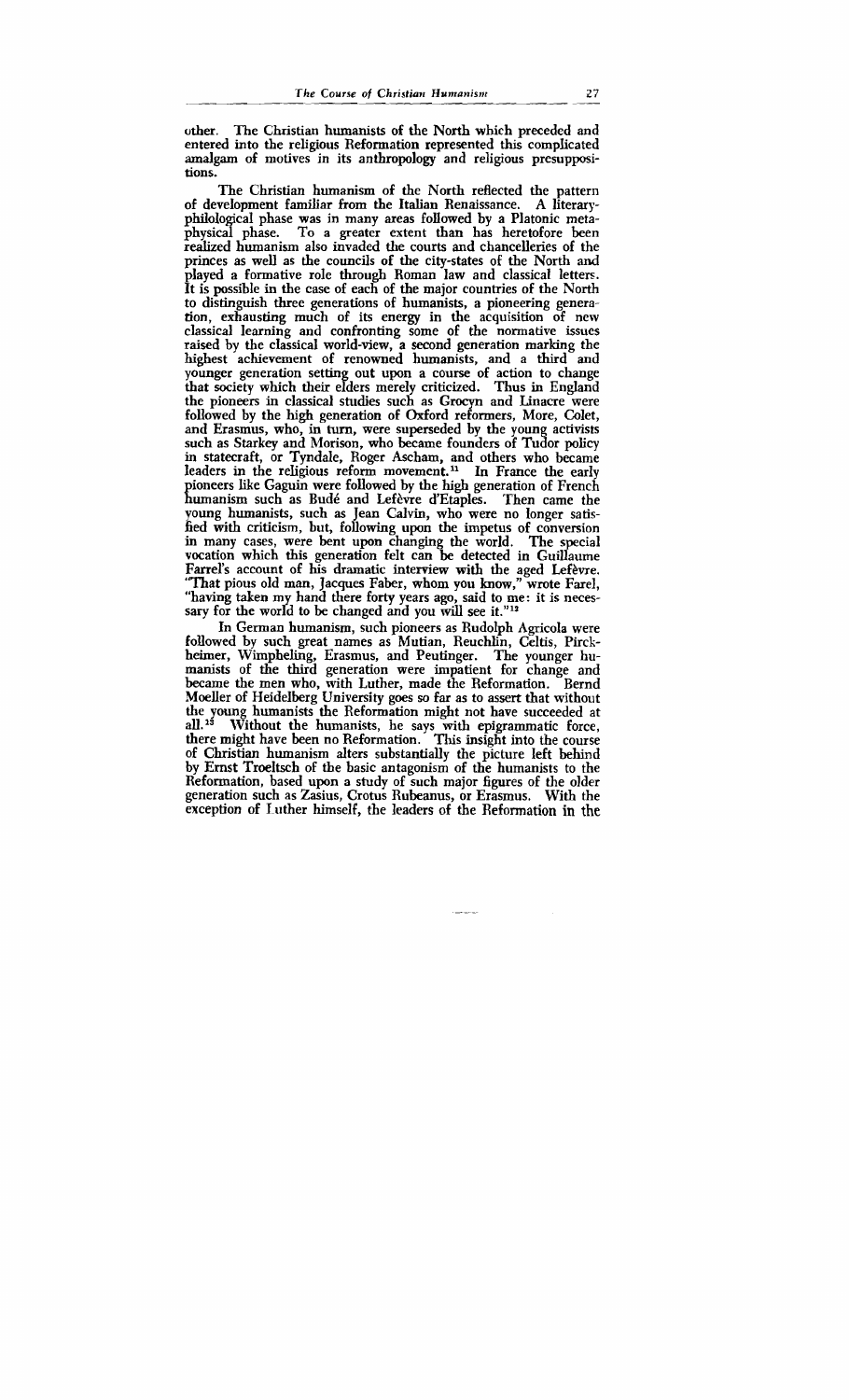German cultural area moved from humanism into the Reformation. Major figures such as **Zwingli,** Melanchthon, Oecolampadius. Bucer, or Vadian come immediately to **mind."** Scholarship has come increasingly to appreciate the importance of humanist learning also in the case of the radical reformers, Anabaptist leaders such as Balthasar Hubmaier, or the evangelical rationalists or spiritualists such as Servetus or Sebastian Franck.<sup>15</sup> But the historian must not stay with the major figures, leaping from peak to peak, for like the alpinist, he must traverse also the valleys and lesser plateaus or foothills between the heights. A host of less well known men were Christian humanists in their formative years and became **local** leaders of the evangelical movement. Hubmaier once commented that almost all the learned were Lutherans.<sup>16</sup> At the risk of dull cataloguing, a list of lesser men who fall into this pattern might prove to be at least statistically reassuring Johann Forster, a favorite pupil of Reuchlin, worked with Luther as a Hebraist in translating the Scriptures and was later a close friend of Melanchthon. Kaspar Peucer, mathematician and astronomer, was a son-in-law of historian, and natural scientist, became a student and friend of Melanchthon. Friedrich Taubmann became professor of poetry at The list might be extended almost indefinitely to include Johannes Aesticampianus, teacher of Hutten, who ended his days in Wittenberg, Franz Fritz (Irenicus), Heinrich von Eppendorf, Johann Dölsch, Justus Jonas, Georg Spalatin, Bartholomaeus Bernhardi, Hieronymus Schurff, or Johannes Zwick, the reformer of Constance and many others."

Luther's own relation to Christian humanism has been considered in scholarly literature from many aspects. A brief summary of the current consensus must here suffice to place **him** into perspective. It is now quite generally agreed that prior to his Wittenberg career, Luther had only very tenuous connections with humanism. Though the Erfurt school exercized little influence upon him directly, he developed an attraction to the favorite disciplines of the humanists in inverse proportion to his growing disdain for scholastic<br>culture. Influenced by Lang. Melanchthon, and others Luther be-Influenced by Lang, Melanchthon, and others Luther became an advocate of the learned languages, of history, rhetoric. moral philosophy, mathematics, and those studies most typical of the humanist educational emphasis.<sup>18</sup> His letter to Lang, March 21, **1** *3* **1** 8, is representative:

Our university is making progress. We may shortly expect to have lectures in two, yes, in three languages, and beyond that to receive lectures on Pliny, mathematics, Quintilian, and other outstanding lectures. But we shall throw overboard those on Petrus Hispanus, Tartaretus, and Aristotle.

Luther personally led in the reform of Wittenberg University according to the humanist ideals of curriculum and method.<sup>19</sup> Luther viewed the entire humanist movement, especiallv the renaissance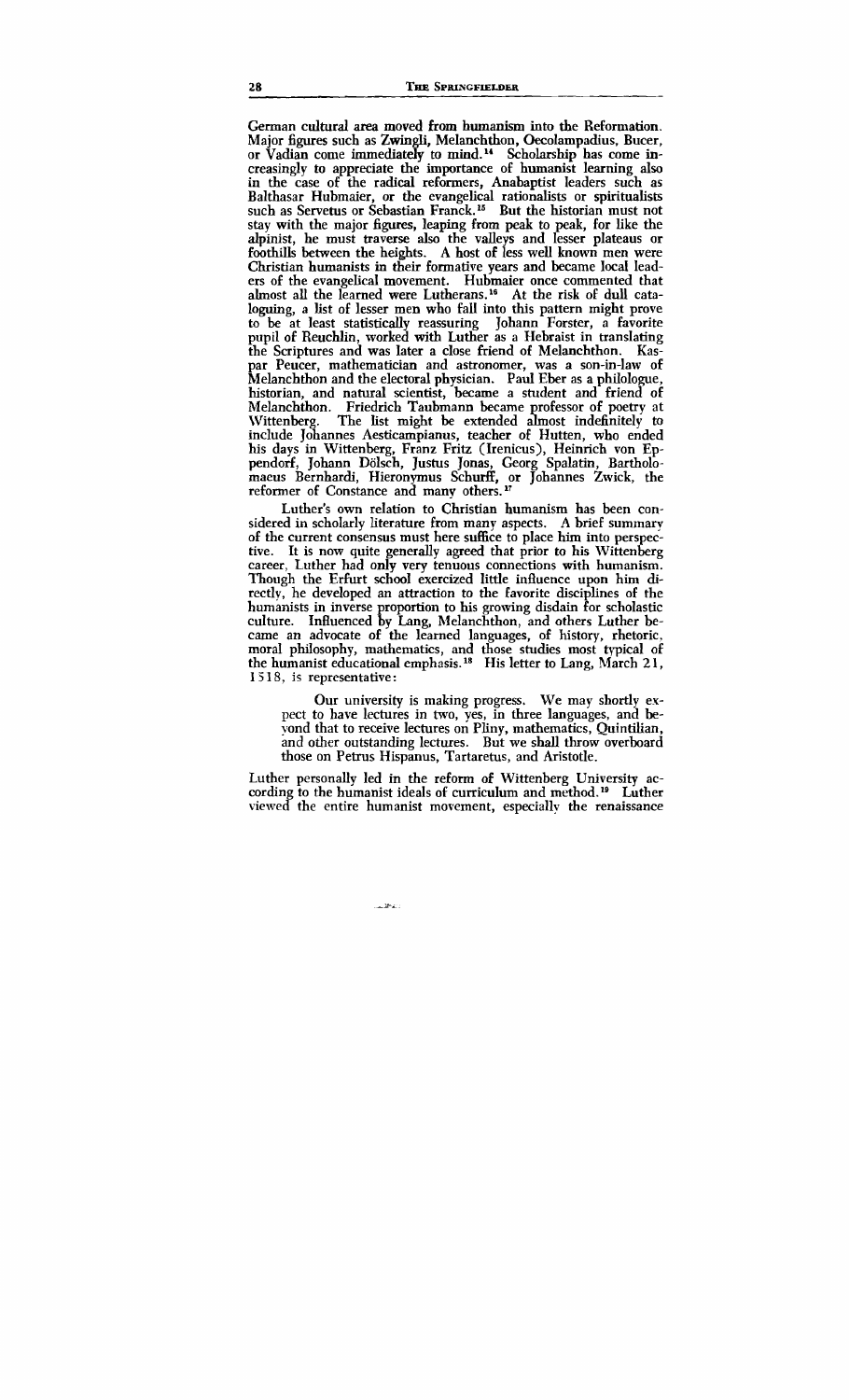of the classical languages, as a John the Baptist preceding the advent of the gospel. That he saw the utility of individual disciplines in the same light is suggested by such statements as that through logic and rhetoric "people are wonderfully fitted for grasping sacred<br>truths."<sup>20</sup> There is an intriguing parallel emphasis between the There is an intriguing parallel emphasis between the humanists' rediscovery of man as zooon logon ehon and their promotion of the rhetorical tradition and Luther's stress upon the **verburn**  evangelii vocale and his view of the church as a Mundhaus. $^{21}$ 

Within the larger concept of humanism the question of the human being is determinative. All too often Luther has suffered at the hands of friend and foe alike because his statements upon human reason have not been set into context. Just as his views on the bondage of the will have more often than not been misunderstood, because it is not realized that they had reference to the question within a soteriological context, so also Luther's disparaging references to human reason have been turned against **him** in depicting him as an antirationalist, if not an anti-intellectual. undoubtedly has himself to thank for part of the confusion, for just as in his diatribe against Erasrnus he overextended himself in the effort at complete annihilation of the opposition and adduced references to Moira which suggested absolute metaphysical determinism, so **also** in his assaults on arrogant reason invading the province of God's counsels, his careless expressions make him vulnerable to misunderstanding. With the realm of human thought and learning in mind Luther had the highest regard for human reason which even after the fall of man is still the greatest creation of God, itself a kind of god appointed to rule the world. Although the disputations have a limited value as sources for Luther's own thought, since they were not always composed by Luther himself, were not always intended to represent his opinion, but rather to set up questions for debate, and are not consistently authentic as to text, Luther's famous Dis*putntio* de *homine* in which he praises the power of reason in the natural realm is a true reflection of his position.<sup>22</sup> Reason has an important instrumental function rather than a magisterial function in the realm of faith and serves the regenerate man in ordering his life according to the best knowledge of divine natural law. Man is to Luther as to the humanists a "microcosm, or little world in himself: for he understands the heavens, the earth, and the whole creation."

The critical point of Luther's divergence from humanism has to do with man's ability to please God or come to faith in Christ through his natural abilities. At this point Luther's Pauline emhasis upon sin and grace distinguishes him from the synergism of Eumanist moral philosophy which harmonized so easily with the synergism of medieval theology. For Luther the all important matter of faith was of such a nature that man "cannot bv his own reason or strength believe on Jesus Christ his Lord or come to him." But having built his mighty fortress upon the rock of God's grace, Luther does not draw away from the life of letters and of culture, but rather confirms it. More a conversionist than a dualist. he saw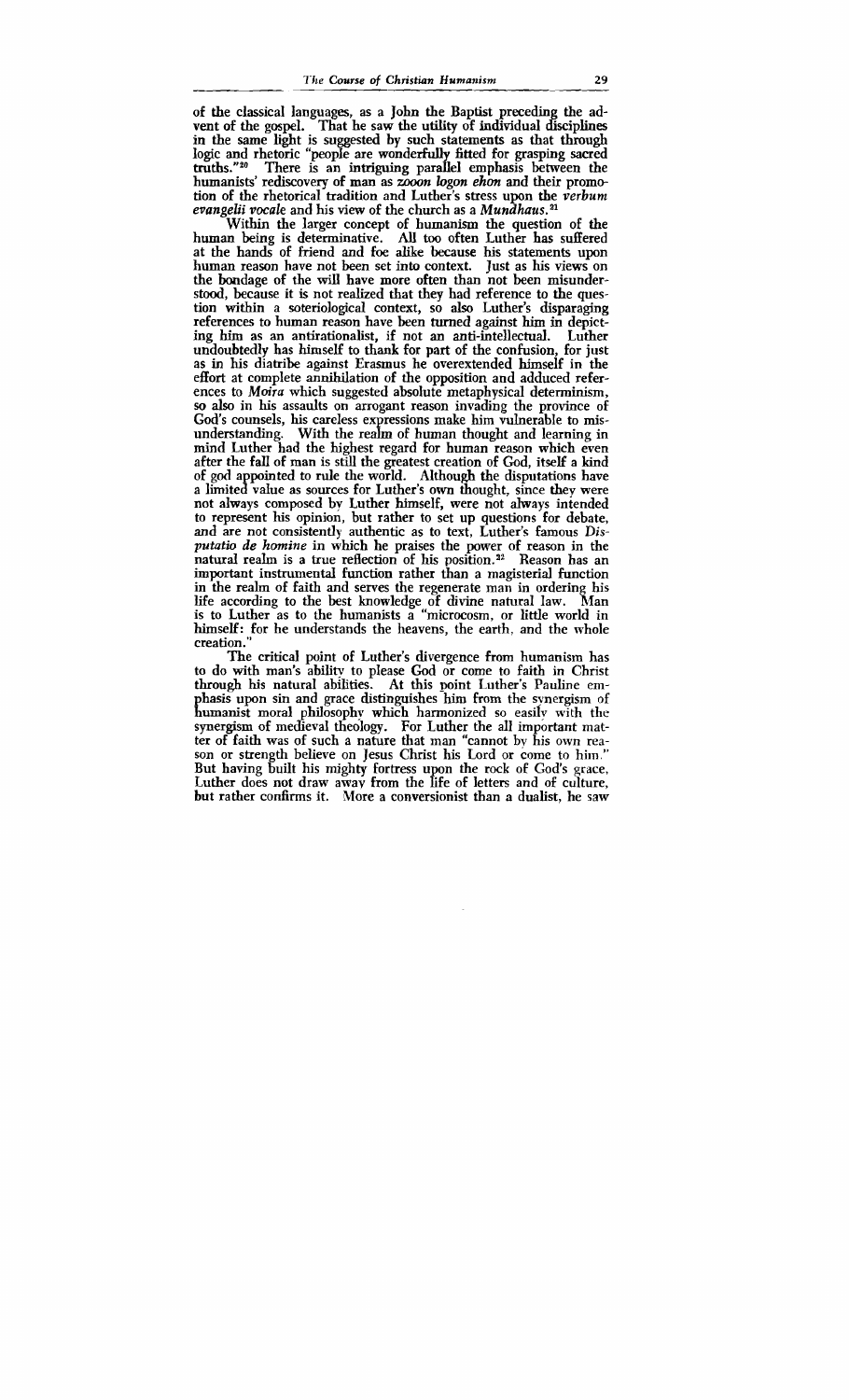**the realm of culture** itself as an area in which the regenerate man works for that which is highest and best in a world in which God and man are co-owners and cooperators. Wilhelm Dilthey, the renowned intellectual historian, has called **this** concept "one of the greatest organizing thoughts a man has ever had." Also the realm of culture is for Luther a negotium **cum** Deo.

The historical continuity of the learned tradition in Lutheran lands was, then, a result of design and effort rather than an accidental coexistence of two incompatible movements. The new evangelical emphasis not only appealed to the younger generation in its own terms, but provided a commission for the serious appreciation and determined promotion of culture, especially the humanist idealization of classical and Christian antiquity. While Ernst Troeltsch, and with him the Niebuhr brothers and many other contemporary writers, are correct in observing how many of the older humanists turned from the Reformation back to the old church, the fact that the young humanists were the mainstay or carriers of the Reformation needs reemphasis.<sup>23</sup> If during the Renaissance period the claims to a knowledge of the three classical languages, the linguistic tiara of Latin, Greek, and Hebrew, were usually rhetorical, during the course of the sixteenth century such a knowledge could ven often be assumed on the part of educated men. In **Gennany** itself the actual achievements of the Neo-Latin poets were from a literarv point of view superior to the lyrics of those humanist poets such as Celtis who lived on the eve of the Reformation. Among the as Celtis who lived on the eve of the Reformation. Among the<br>Lutheran poets deserving of greater attention than they have re-<br>ceived are Eobanus Hessus, Enricius Cordus, Jacobus Micyllus,<br>Joachim Camerarius, Georgius Sabin ceived are Eobanus **Hessus,** Enricius Cordus, Jacobus Micyllus, Joachim Camerarius, Georgius Sabinus, Johannes Stigel, Georgius<br>Fabricius, Adam Siber, and preeminently Petrus Lotichius Secundus. In Whittenberg itself an interesting experiment was undertaken to produce an evangelical Latin poetry freed from Popish blemishes and based upon Christian antiquity. These almost forgotten cultural heroes deserve to be recalled with reverence, for though they fell short of their own mark and have been all but covered over by more dramatic historical developments in their own century, they responded to the commission to develop the highest human culture and the best in humane letters as the noblest human calling.

The more obvious effects of Christian humanism within the life of the church have frequently been noted. The leadership given to the ecumenical emphasis on both the Protestant and the Catholic sides were important for the attempts at unity and agreement, as in the colloquies of Worms and Regensburg in 1540 and 1541.<sup>24</sup> The effect of Christian humanism upon Melanchthon's ecclesiology and his dogmatic deviations in both their positive and negative aspects have frequently been noted.<sup>25</sup> A more subtle instance of humanist influence upon a less subtle person may be more instructive for purposes of illustration. Johannes Bugenhagen is as a rule not explored in depth, because he is considered to be a practical administrative type, essentially, uninteresting **so** far as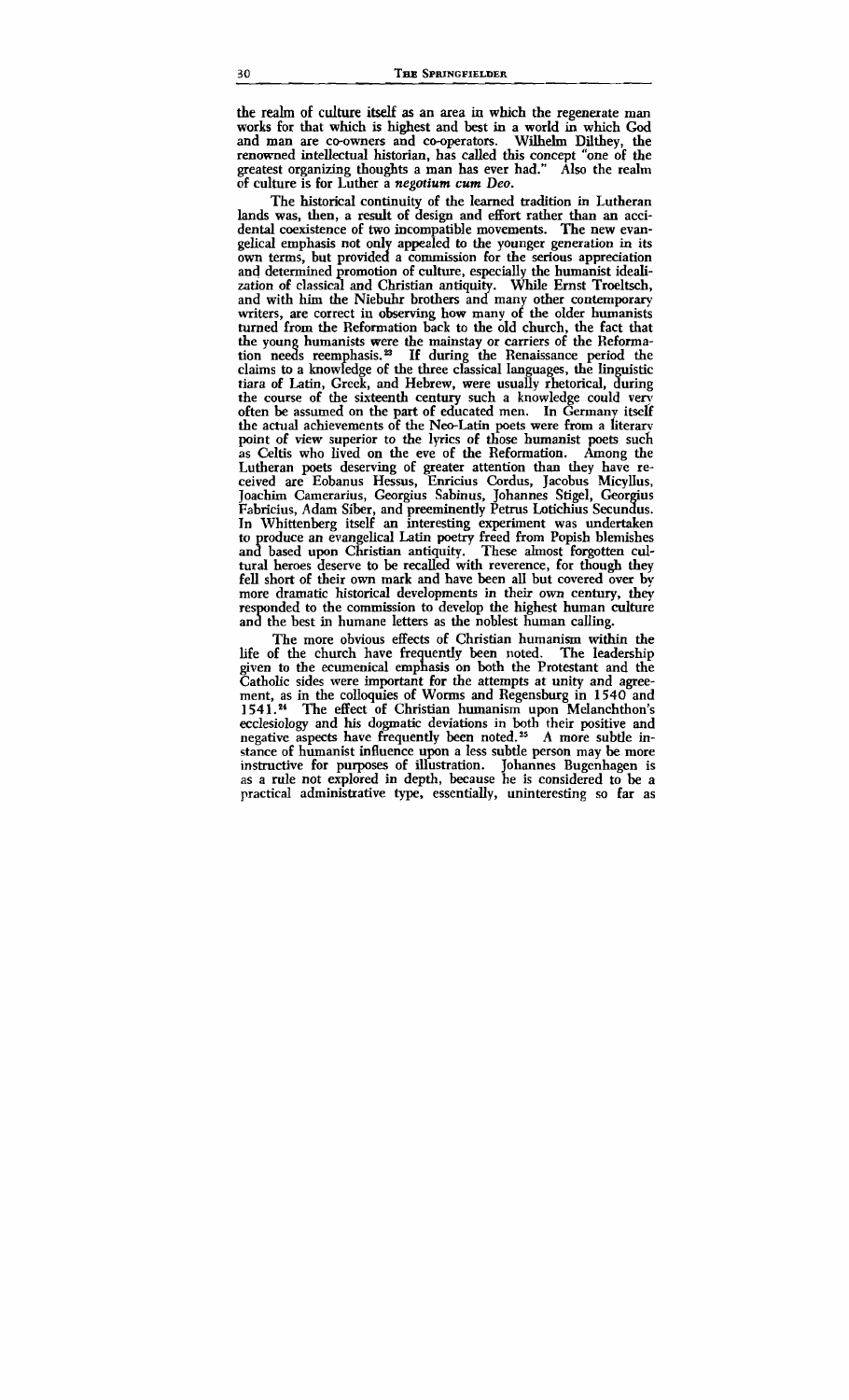his own creative thought is concerned. But in **this** respect he may be representative of a larger body of clergymen who made the Reformation in the trenches rather than in the university's ivory towers. Though the sources are inadequate for a study of Bugen-Though the sources are inadequate for a study of Bugenhagen's early intellectual life, every indication is that his theology was decidedly colored by Erasmian humanism. The earliest evidences point to an interest in combining with classical learning a practical piety of an Erasmian **sort.** In reply to a letter of Bugenhagen the German humanist Murmellius recommended as worthwhile reading among the modern theologians such humanist authors as Pico, Lefèvre, Bouillus, Reuchlin, and Erasmus.<sup>26</sup> Bugenhagen's history, the **Pomerania,** which he **wrote** in **1** 5 18 was in many respects a typical humanist production. Then came his conversion to the evangelical position, but throughout his life, whenever he was not in direct contact with Luther and immediately dependent upon him, he persistentIy reverted to a moralistic Christianity not far removed from the *philosophia Christi* of Erasmus. He seemed to be blissfully oblivious of the radical Copernican revolution in theology that Luther had introduced. The only emotional passage in the grand manner reflecting the pathos of the age seems to have been that which has most often been cited in history, the famous lines in Luther's funeral oration in which he compared the reformer with the angel of the apocalypse.

Christian humanism of the Renaissance period, then, ran a course of fateful consequences in the history of the church. Drawing heavily on the patristic heritage for substance as well as precedents, it sought to absorb and subsume classical norms into and The resulting amalgam had many<br>elical Christianity. Man's original points in common with evangelical Christianity. claim to distinction rests on his position as the highest natural being within the *ordo creationis.* Man's second claim to possess the highest significance within the total order of things rests upon the incarnation, the historical revelation of the *deus* humanatus. In incarnation, the historical revelation of the *deus humanatus*. emphasizing that each man is the object of God's forgiving love, the evangelical and the Christian humanist view of man proved to be more appreciative of mankind as a whole than the elitist stress of the less Christian humanists who saw the learned man as *ille vir doctus* who is the second Prometheus called to raise natural man to true manhood. Though the evangelical emphasis upon the antithesis of law and gospel, radical sin and complete grace, set it apart from Christian humanism, the basic foundation of the dignity and worth of man as the object of God's concern in the act of creation<br>and the event of restoration was common to both movements. The and the event of restoration was common to both movements. restoration or redemption was to the evangelicals not only man's highest claim to worth, but the only grounds upon which man can stand in the presence of God.

There has in the humanist tradition always been the danger of absolutizing culture as the supreme value. Reuchlin's theatrical exclamation, "Truth I worship as God" naturally brings to mind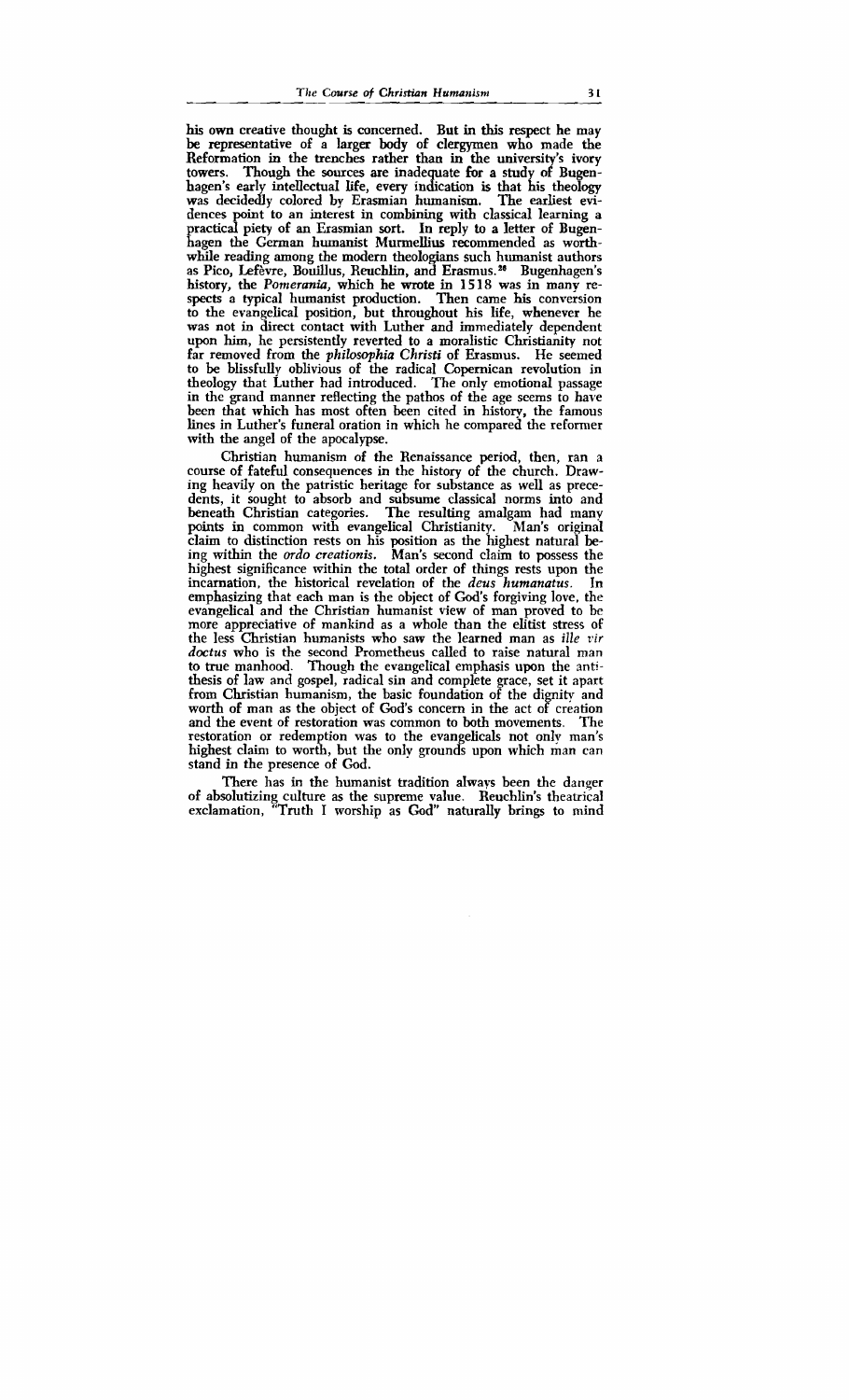Pascal's admonition, "Truth must not be your idol." In today's world pure religion is in danger of being swamped with worldly culture. The proper reflex, however, must not be a manichaeistic or atavistic denigration of **all** that is **good** in human culture, but rather a determined effort to place faith and learning, Christ and culture in the right, that is to say, in a God-pleasing relationship to each other. "Whatever has been well said belongs to us Christians." was "Whatever has been well said belongs to us Christians," was the positive posture of the early father Justin, who died a martyr's death. For Luther also the world of culture belonged to the "sphere of faith's works." If in this age of ours the idols are tottering, as Karl Barth asserts, and the foundations of modem secular culture are shaken, then the opportunity to rebuild a new culture on more solid foundations is the challenge of the century. "Christianity," wrote Francis de Sales in his devotional classic Introduction to the Devout Life, "is intended to sanctify the world and not to abolish the world." In the great effort required by the task before them all Christians are allies. The kingdom, Luther once remarked, is like a besieged city. Each man has his part of the wall to defend and there he stands **all** alone. But nothing prevents us from calling encouragement to one another.

## **FOOTNOTES**

- 1. For a sample of representative voices, see Kenneth Keniston, "Alienation and the Decline of Utopia," American Scholar, XXIX, No. 2 (Spring, 1960); J. G. Bennett, The Crisis in Human Affairs (London, 1948); Paul Hutchinson, The **New** *Ordeal of Christianity* (New York, 1957); Joseph Krutch, *The Measure of* **Mun:** *on freedom, human values, survival, and the modern temper* (Indianapolis, 1954); Crane Brinton, **The Fate of Man** (New York, 1961), containing a number of selections very much on this point.
- **2.** G. K. Chesterton, **Orthodory** (London, 1908), pp. 53f.
- 3. Edward Hallet Carr, What *is History?* (New York, 1962), p. 35. A few titles representative of the literature available on the general sub ject of Christian humanism are the following: Francois **Hermans,**  *Histoire Doctrinale* & *Z'Humanisme Chran,* 4 vols. (Paris, 1948); R. R. Bolgar, *The Classical Heritage and its Beneficiaries* (Cambridge, 1954); Herbert Rüssel, Gestalt eines christlichen Humanismus (Amsterdam, 1940); H. Sellmair, Humanitas Christiana-Geschichte des *christlichen Humanismus* (Munich, n.d.); Robert McAfee **Brown,** *The Spirit of Protestuntism* (New York, 1961), chapter 15, 'Trotestantisrn and Culture."<br>4. Herbert Weisinger, "The Attack on the Renaissance in Theology Today."
- 4. Herbert Weisinger, "The Attack on the Renaissance in Theology Today," *Studies in the Renaissance,* **I1** (1955), 176-189.
- 5. Richard Niebuhr's *Christ and Culture* (London, 1952), classijies Luther too decisively as a dualist without doing justice to **his** conversionist emphasis. Two recent volumes which do violence to the interpretation of the Reformation baause of an exaggerated emphasis on its medieval dogmatic nature are Friedrich Heer, **Die** *dritte &aft* (Frankfort, 1959) and H. A. Enno Van Gelder, *The Two Reformations in the 16th Century*<br>(The Hague, 1961), both in an amateurish way championing Christian humanism as a "third force."
- 6. For an excellent brief survey, see William J. Bouwsma, *The Interpre-***tation** *of Renuissance Humanism* (Washington, D.C., 1959), **together**  with the major work of Wallace K. Ferguson, *The Renaissance in Historical Thought* (Boston, 1948).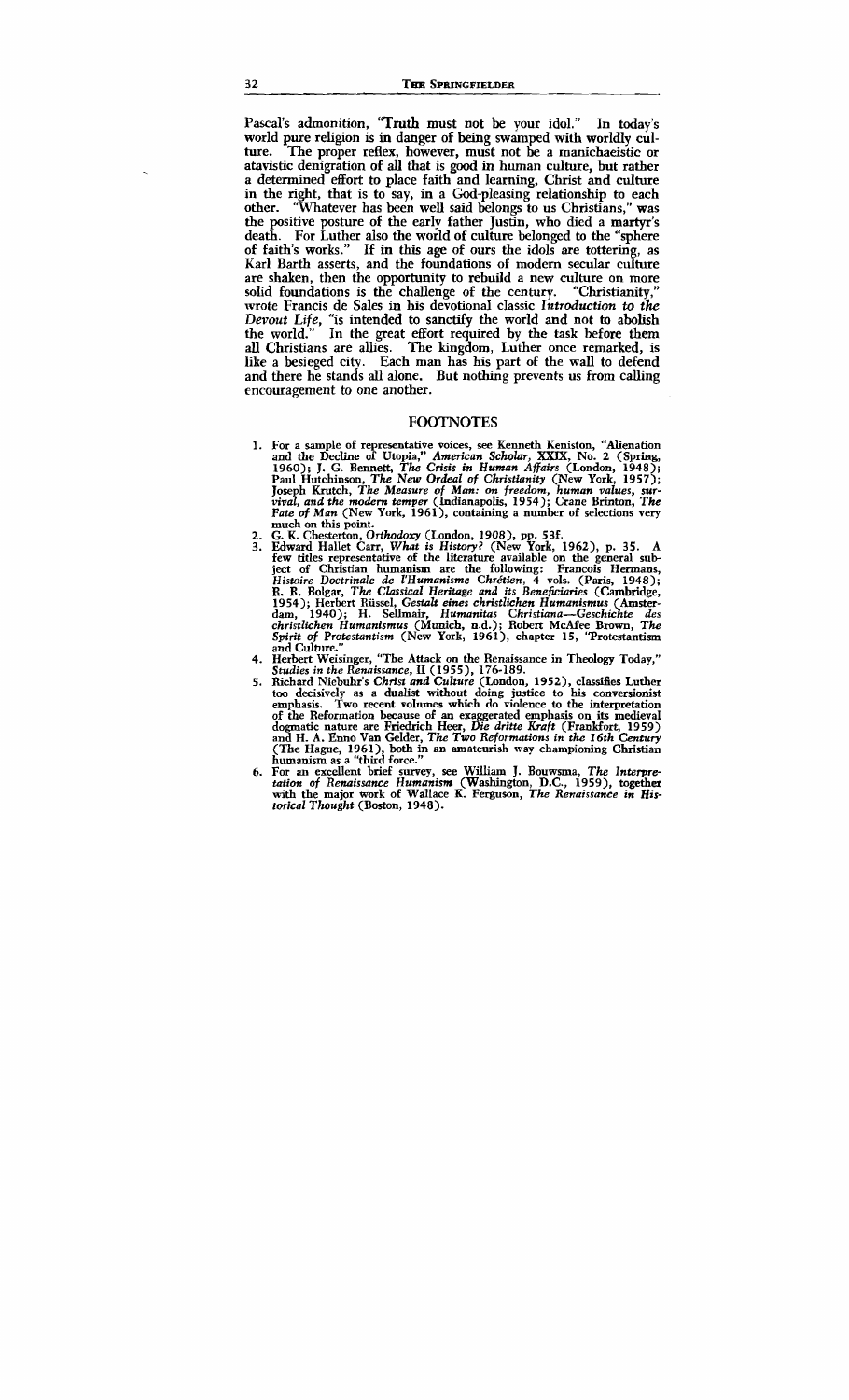- 7. While Siegfried Wenzel, "Petrarch's Accidia," Studies in the Renaissance, VIII (1961), 36-48, correctly argues against interpreting Petrarch's *accidia* **tn** the medieval **ascetic** sense, he is not entirely correct in **seeing** it as a factor in the pursuit of secular wisdom, if the **im** lication of secular is tbis-worldly and non-religious. The *Secretum*  an8 the *De Vita Solitaria,* for example, combine **secular** with deep lying religious motives.
- August Buck, "Die Rangst~llung des Menschen in der Renaissance; *dignitas et miserin hominis, Archiv fiir Kulturgeschichte,* XLII <1960), 61-75. See also August Buck, "Das Problem des christlichen Humanismus in der italienischen Renaissance," S*odalitas Erasmiana*, I, II *Valore*<br>U*niversale Dell' Umanesimo* (Naples, 1949), pp. 181ff. Michael Seidlmaver, "Religiös-ethische Probleme des Italienischen Humanismus, Germanisch-Romanische Monatsschrift, VIII (1958), 105-126, includes *inter alia* a **discussion** of the humanist attempt from Petrarch on to convert the *studia humanitutis* into a *studin divinitatis.* The authentic wisdom, *sapientia,* derives its authority from Christian revelation, but it in turn commends the revelation.
- John Warwick Montgomery, 'Tros and Agape in the Thought of **Giw vanni** Pico della Mirandola," *Concordia Theological Monthly,* XXXII **(Dec.,** 1961). 733-746.
- Migne, *Patrologia Graeca*, XL, 532C-533B, cited from Eugene F. Rice, "The Humanist Idea of Christian Antiquity: Lefèvre d' Etaples and his Circle," *Studies in* the *Renaissance,* **IX** (1962), 138.
- See Lawrence Ryan, Roger Ascham (Stanford, 1963), depicting Ascham<br>as a humanist reformer. Carl Meyer, Elizabeth I and the Religious<br>Settlement of 1559 (St. Louis, 1960), pp. 84-85, comments on the<br>ages and past of the men reform.
- 12. Comité Farel, *Guillaume Farel*, 1489-1565 (Neuchatel and Paris, 1930), pp. 103-1 04, taken from J. H. Hottinger, *Historia ecclesiastics Nwi Testamenti* **(Tiguri,** 1665). The best **key** to Farel's thought is **his**  Le Summaire et briefve declaration d'aulcuns lieux fort necessaries à ung chascun chrestien pour mettre sa confiance en dieu et ayder son prochain (Turin 1525). Though not a learned humanist, Farel reflected the spirit of
- 13. Bernd Moeller, "Die deutschen Humanisten und die Anfänge der Reformation," *Zeitschrift fiir Rirchengeschichte,* **LXX** (1 959), **47-6 1.**
- A masterful study of this transition in a particular humanist-reformer<br>is the great Swiss historian Werner Näf's detailed biography of Vadian,<br>Vadian und seine Stadt St. Gallen, 2 vols. (St. Gallen, 1944, 1957).<br>See especi torischen Lehre."
- On this subject see the large work of George H. Williams, The Radical Reformation (Philadelphia, 1962). Robert Kreider, "Anabaptism and Humanism. An Inquiry into the Relationship of Humanism to the Evangelical Anabaptists, 1234-141, indicated by the line, "the humanist was a scholar, the Anabaptist was a disciple." See other such representative studies as Thor Hall, "Possia disciple." See other such representative studies as Thor Hall, "Possi-<br>bilities of Erasmian Influence on Denck and Hubmaier in their Views *of* the Freedom of the Will," *Mennonite Quarterly Review,* **XXXV**  (1961), 149-170; **Guy** F. Hershberger, ed., *The Recwery of the Anabaptist Vision* (Scottsdde, 1957); John H. Yoder, "Balthasar Hubmaier and the Beginnings of Swiss habaptism: *Mennonite Quarterly Review,*  XXWI (1959), 5-17; Heinold Fast, **'The** Dependance of the First Anabaptists on Luther, Erasmus, and **Zwingli,"** *Mennonite Quarterly Rmb,* XIIX (1956), 104-1 19; or Robert **Friedmann,** "Recent Inter-Review, XXX (1956), 104-119; or Robert Friedmann, "Recent Inter-<br>pretations of Anabaptism," Church History, XXIV (1955), 132-151;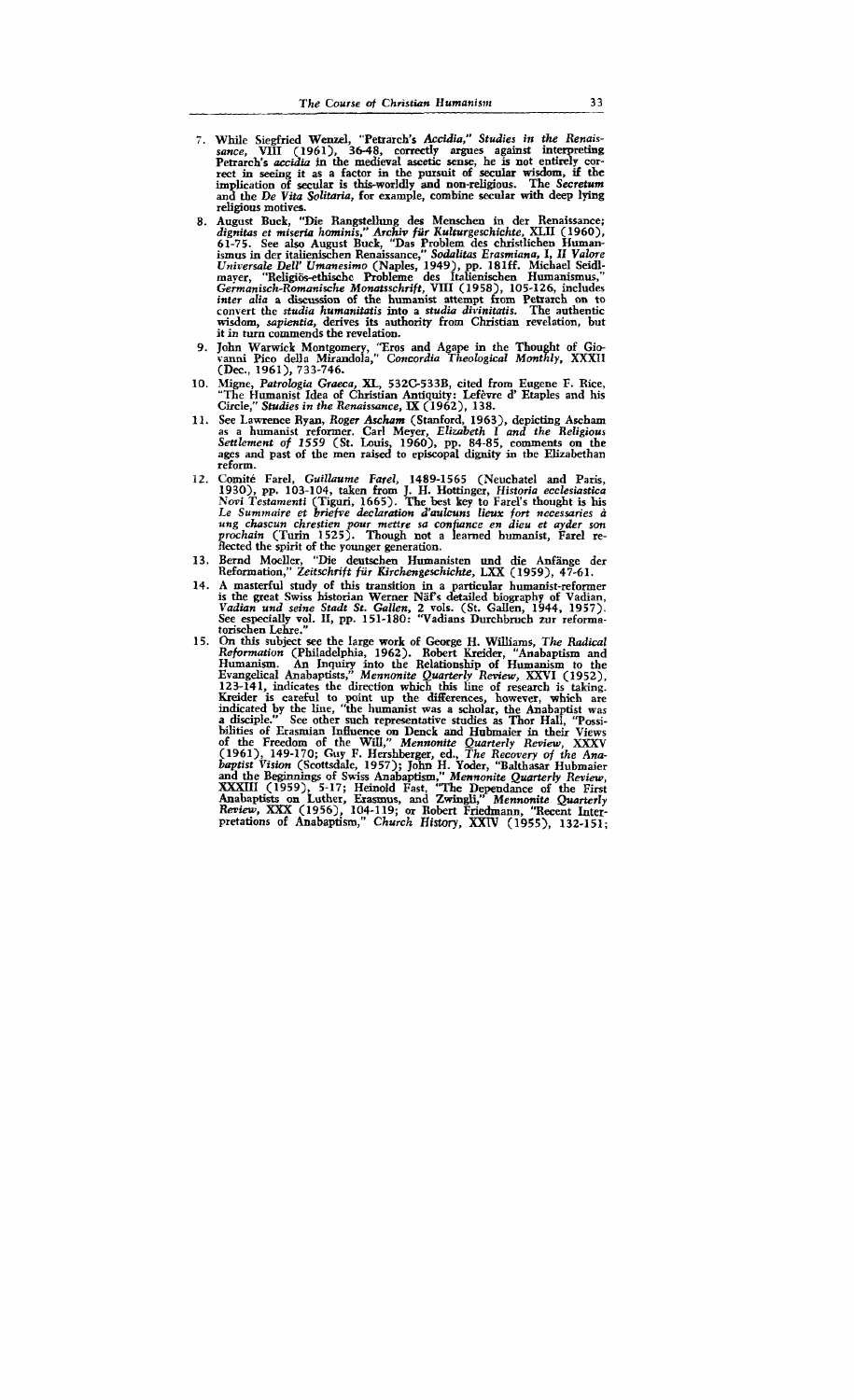Paul Peachy, "Social Background and Social Philosophy of the **Swiss Anabaptists,** 1525-1 540," *Mennonite Quurterly* Review, XXVIII (1954), 102-127.

- 16. Torsten Bergsten, *Balthasar Hubmaier* (Kassel, 1961), p. 100.
- 17. Two biographies of lesser figures which may serve as models of what is yet to be done on a great many like them are Bernd Moeller, *Johannes Zopick und die Refmmzfam in Konsfunz* (Giitersloh, 1961) and **Inngard**  Hoess, Georg *Sp&n* (1484-1545). *Ein Leben in* **der** *Zeit* **&s** *Huw-s*mus und der Reformation (Weimar, 1956). Walter G. Tillmanns, The<br>World and Men Around Luther (Minneapolis, 1959), pp. 119-166,<br>offers brief sketches of the larger circle around Luther and laymen including the printers, many early associated with humanism.
- For Luther's theology of history, **see** Heinrich Bornkamm, *Lurher's World of Thought* (St. Louis, 1958), pp. 195-217: "God and History"; Hans Walter Krumwiede, *Gluube und Geschichte in* der *Theologie Luthers* (Giittingen, 1952); Heinz **Zahrnt,** *Luther* **deutet** *Geschichte*  <sup>t</sup>Munich, 1952); Hans Pflanz, *Geschichte und Eschatologie bei Luther*  Stuttgart, 1939). The study of Walther Koehler on Luther's views of church histoxy has recently been supplemented by a new monograph, **John** M. Headley, *Luther's View of Church History* (New Haven, 1963), neither humanistic nor Augustinian, but biblical throughout, a contrast which does not stand out very sharply, however, when the biblical in-
- gredient in humanist and Augustinian thought is given its just due. **Kurt** Aland, ''Die Theologische Fakultat Wittenberg und **ihre** Stellung im Gesamtzusammenhang der Leucorea während des 16. Jahrhunderts,"<br>450 *Jahre Martin Luther Universität Halle-Wittenberg*, I (Wittenberg, 1952), 155-237, demonstrates that the university reform movement was a result of Luther's personal initiative. For Luther's influence on various levels of education, see the fine presentation by Harold J. Grimm, <br>'Luther and Education," *Luther and Culture* (Decorah, 1960), pp. 73-144.
- *Weimar Ausgabe, Tischreden* 2, No. *2* 199a.  $20.$
- *See* Peter Sandstrom, *Luther's Sense of Himself as an Irtterpreter of the Word to the World* **(Amherst,** Mass., 1961).
- *Weimar Ausgahe,* 391, 175-180; *Luther's Works,* American Edition, XXXIV (Philadelphia, 1960). 137. Four recent studies of the role of reason in Luther's thought which merit special citation and commendation are Bernard Lohse, *Rntio und Fides. Eine Untersuchung iiber die*  ratio in der Theologie Luthers (Göttingen, 1958); Lohse, "Luthers<br>Antworst in Worms," Luther. Mitteilungen der Luthergesellschaft<br>(1958), No. 3, 124-134; Brian Gerrish, Grace and Reason; A Study in<br>the Theology of Luther ( Reasonable Luther," *Reformation Studies, Fr*anklin H. Littell, ed., (Rich-<br>mond. Va., 1962). pp. 30-45.<br>. mond, Va., 1962), pp. 30-45.<br>The very bright and suggestive little volume by a religious sociologist
- 23. and **Andicist,** Herbert Schoffler. *Die Refmmation* (Frankfurt, 1936), deservesto be better known than is the case. It has been reprinted as part of a new volume, *Wirkungen der Reformation* (Frankfurt, 1960), pp. 105-180. Schöffler documents the intriguing fact that most of Luther's early followers and the stalwarts of the Reformation were thirty years of age or under and most of his opponents, except for Eck, were older and in most cases much older than Luther.
- **See,** for example, Robert Stupperich, *Der Humanismus und die Wiedervereinigung der Konfessionen* **(Leipzig,** *M.* Heinsius, 1936). *Schriften des Vereins* **fiir** *Reformations eschichte.* **Jahrg.** 53, Heft 2, Nr. 160. To cite merely one instance on **dte** Catholic side, the biography by Richard M. Douglas, *Jacopo Sadoleto* **1477-1547;** *Humanist and Reformer* (Cambridge. Mass., 1959) describes the importance of Christian humanism in the spiritual makeup of this reasonably irenic, if lethargic churchman.